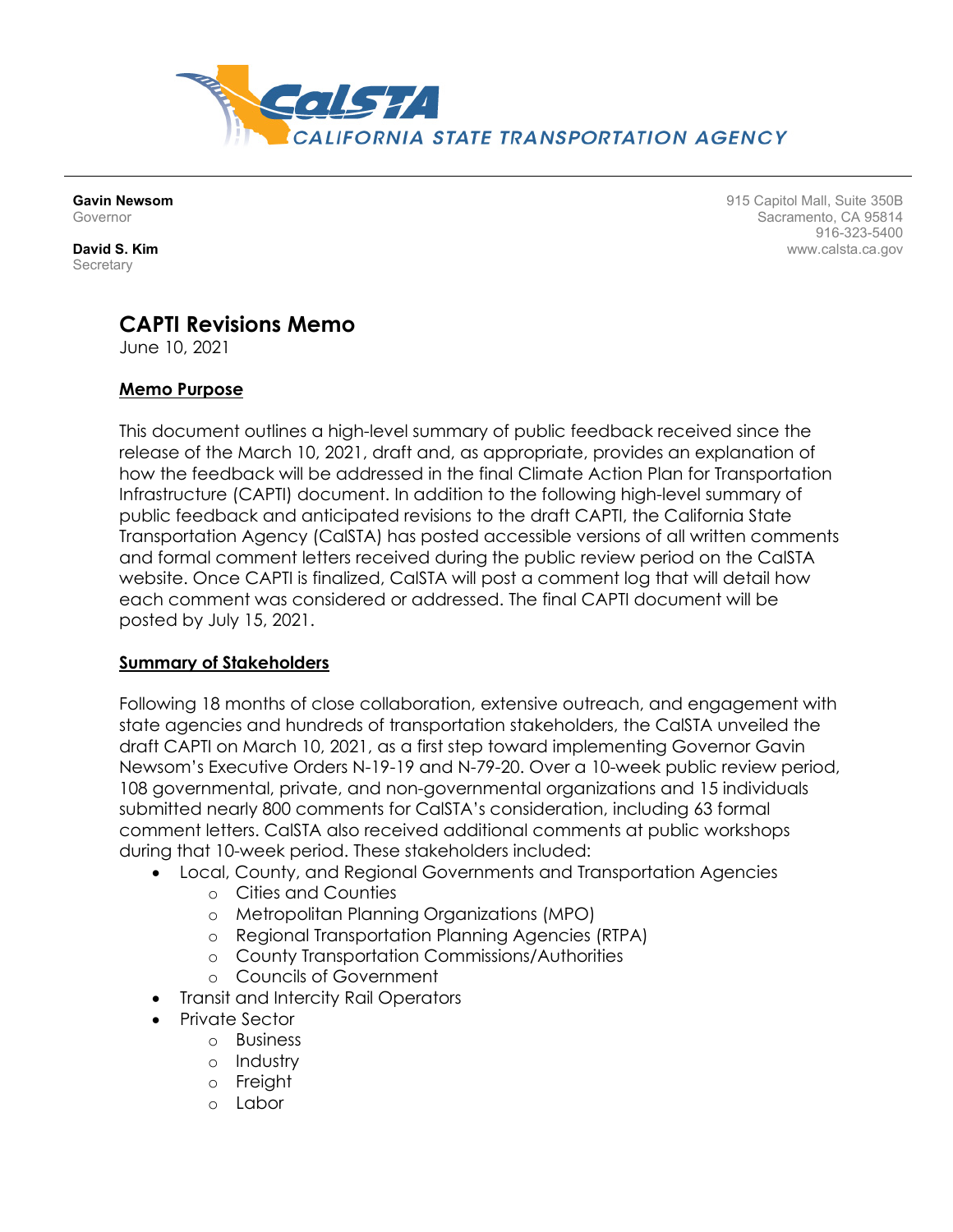- o Technology
- Non-Governmental and Advocacy Organizations
	- o Environmental and Climate Action
	- o Public Health
	- o Equity and Environmental Justice
	- o Transit and Active Transportation

Additionally, an appendix to this memo catalogues the anticipated revisions to the draft CAPTI in response to public feedback received.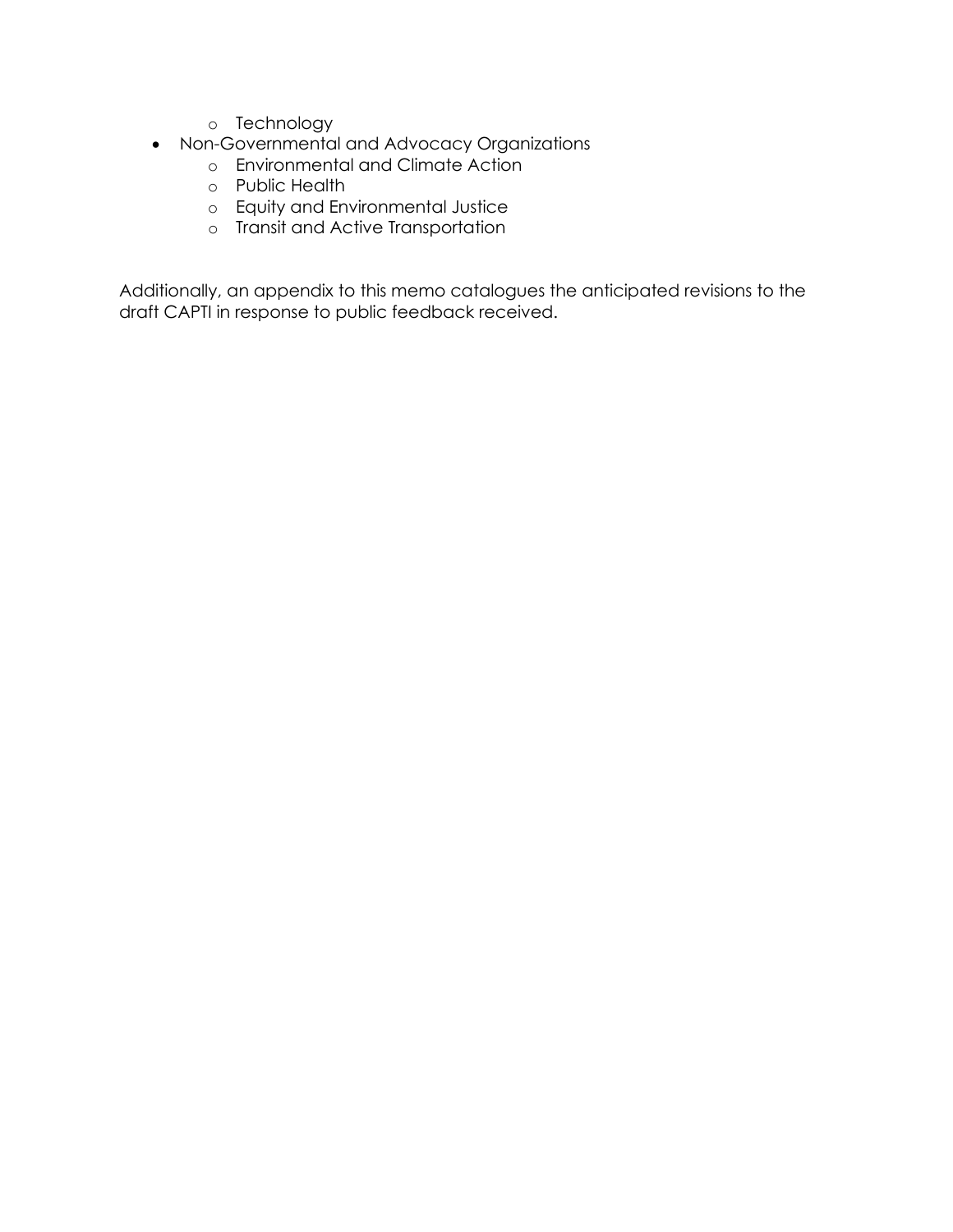# **Summary of Public Feedback**

Below is a summary of feedback stakeholders provided on the draft CAPTI, as well as an explanation of how we are addressing these comments.

| <b>Theme</b>                                                                                     | <b>What We've Heard</b>                                                                                                                                                                                                                                                                                                                                                                                                                                                                                                                                                                                                                                                                                                                                                                                                | How We're Responding & Updating CAPTI                                                                                                                                                                                                                                                                                                                                                                                                                             |
|--------------------------------------------------------------------------------------------------|------------------------------------------------------------------------------------------------------------------------------------------------------------------------------------------------------------------------------------------------------------------------------------------------------------------------------------------------------------------------------------------------------------------------------------------------------------------------------------------------------------------------------------------------------------------------------------------------------------------------------------------------------------------------------------------------------------------------------------------------------------------------------------------------------------------------|-------------------------------------------------------------------------------------------------------------------------------------------------------------------------------------------------------------------------------------------------------------------------------------------------------------------------------------------------------------------------------------------------------------------------------------------------------------------|
| <b>Support for Transportation</b><br><b>Sector's Role in Combatting</b><br><b>Climate Change</b> | There is an overwhelming consensus to<br>$\bullet$<br>recognize the need for changes within the<br>transportation sector to combat climate<br>change. The vast majority of comments<br>provided positive and constructive<br>feedback in support of the actions<br>outlined. A sizeable share of comments<br>asked for CAPTI to better recognize the<br>urgency of the climate crisis, and to do<br>more, faster, and sooner.                                                                                                                                                                                                                                                                                                                                                                                          | CAPTI emphasizes the urgency of the climate<br>$\bullet$<br>crisis in its introductory sections. This urgency was<br>also considered when crafting the Investment<br>Framework that identifies the focus of<br>investments needed to address the climate<br>crisis.                                                                                                                                                                                               |
| <b>Broad Support for Centering</b><br>Equity                                                     | Stakeholders across the spectrum broadly<br>$\bullet$<br>supported CAPTI's work to center social<br>and racial equity as part of its framework.<br>Stakeholders requested that tools, such as<br>the forthcoming Equity Index, and forums,<br>such as the proposed Transportation Equity<br>and Environmental Justice Advisory<br>Committee(s), include participation from<br>non-state agencies and representation<br>from rural communities, local and regional<br>governments at the forefront of equity<br>work, community-based organizations and<br>individuals with lived experiences, the<br>business community, and organizations<br>and individuals offering an accessibility<br>and disability perspective.<br>Stakeholders also highlighted the need to<br>$\bullet$<br>ensure compensation for community- | CAPTI will be updated to include exploration of<br>$\bullet$<br>compensation methods to community-based<br>organizations and community members who<br>participate in the proposed Transportation<br>Equity and Environmental Justice Advisory<br>Committee(s) under S3.1<br>CAPTI will provide further clarification around<br>$\bullet$<br>intended membership for Transportation Equity<br>and Environmental Justice Advisory<br>Committee(s) included in S3.1. |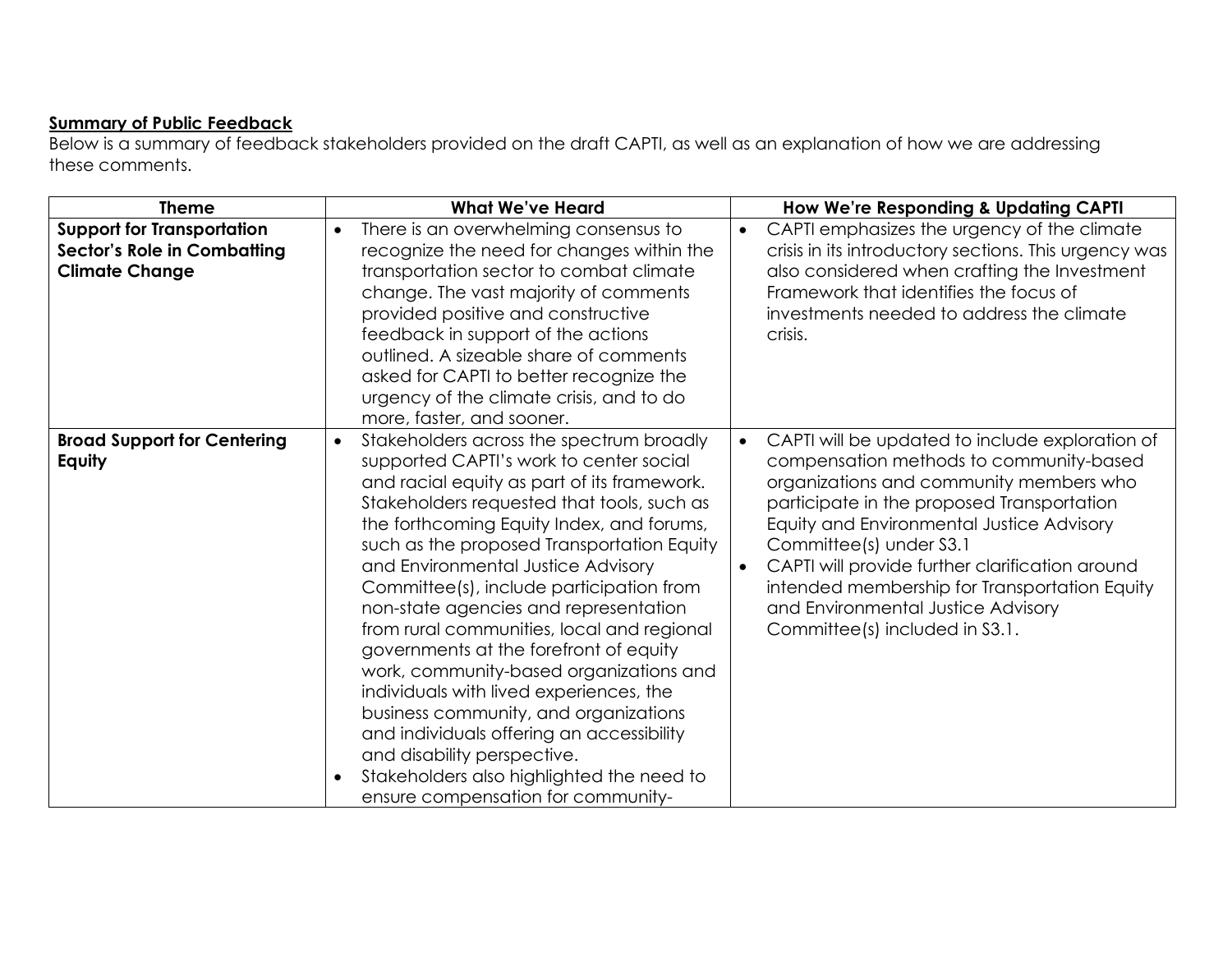|                                                                                       | based organizations who participate in<br>these efforts.                                                                                                                                                                                                                                                                                                                                                                                                                                                                                                                                                                                                                                                                                                                                                                                                                                                                                                                                                                                                                                                                                                                                                    |                                                                                                                                                                                                                                                                                                                                                                                                                                                                                                                                                                                                                                                                                                                                                                              |
|---------------------------------------------------------------------------------------|-------------------------------------------------------------------------------------------------------------------------------------------------------------------------------------------------------------------------------------------------------------------------------------------------------------------------------------------------------------------------------------------------------------------------------------------------------------------------------------------------------------------------------------------------------------------------------------------------------------------------------------------------------------------------------------------------------------------------------------------------------------------------------------------------------------------------------------------------------------------------------------------------------------------------------------------------------------------------------------------------------------------------------------------------------------------------------------------------------------------------------------------------------------------------------------------------------------|------------------------------------------------------------------------------------------------------------------------------------------------------------------------------------------------------------------------------------------------------------------------------------------------------------------------------------------------------------------------------------------------------------------------------------------------------------------------------------------------------------------------------------------------------------------------------------------------------------------------------------------------------------------------------------------------------------------------------------------------------------------------------|
| Need to Strengthen Metrics,<br><b>Monitoring &amp; Reporting</b><br><b>Activities</b> | There was broad consensus among<br>stakeholders for CAPTI to strengthen its<br>monitoring and reporting approach.<br>Metrics of particular interest included<br>quantification of GHG reductions, changes<br>in vehicle miles traveled (VMT), criteria air<br>pollutants, single occupant vehicle use,<br>active transportation and transit, public<br>health, equity, and job impacts of CAPTI<br>actions. Stakeholders supported not only<br>tracking implementation of CAPTI actions,<br>but on how CAPTI actions are moving the<br>needle on state climate, health, and<br>equity goals.<br>Stakeholders also emphasized the need for<br>CAPTI monitoring to include not only an<br>analysis of impacts on job creation but also<br>for CAPTI to proactively coordinate with<br>the Governor's Office on Planning and<br>Research (OPR) and the California<br>Workforce Development Board (CWDB) on<br>Just Transition approaches to improve the<br>quality and availability of jobs that flow<br>from CAPTI implementation.<br>Numerous stakeholders urged the time<br>scale of both implementation and<br>reporting activities to align more closely<br>with other state milestone dates (e.g., 2035, | CAPTI will be updated to provide clarification<br>$\bullet$<br>and additional details on monitoring and<br>reporting activities.<br>CAPTI will include an action to develop a set of<br>$\bullet$<br>quantitative evaluation metrics to measure<br>progress on CAPTI implementation, as well as<br>CAPTI's contributions to meeting the state's<br>climate, health, and equity goals. Evaluation<br>metrics will be developed in coordination with<br>other Administration efforts, including, but not<br>limited to, the ZEV Market Development<br>Strategy and State Adaptation Strategy.<br>Beyond data and monitoring, CaISTA will<br>$\bullet$<br>continue to coordinate with OPR and CWDB on<br>Just Transition issues to improve quality and<br>availability of jobs. |
| <b>Support for Strong Focus on</b><br><b>Transit</b>                                  | 2040, 2050).<br>Many stakeholders expressed their<br>$\bullet$<br>appreciation in and support of the strong                                                                                                                                                                                                                                                                                                                                                                                                                                                                                                                                                                                                                                                                                                                                                                                                                                                                                                                                                                                                                                                                                                 | CAPTI has a strong focus on the importance of<br>$\bullet$<br>transit. This will be further strengthened through<br>additional improvements to \$1.1 to underscore                                                                                                                                                                                                                                                                                                                                                                                                                                                                                                                                                                                                           |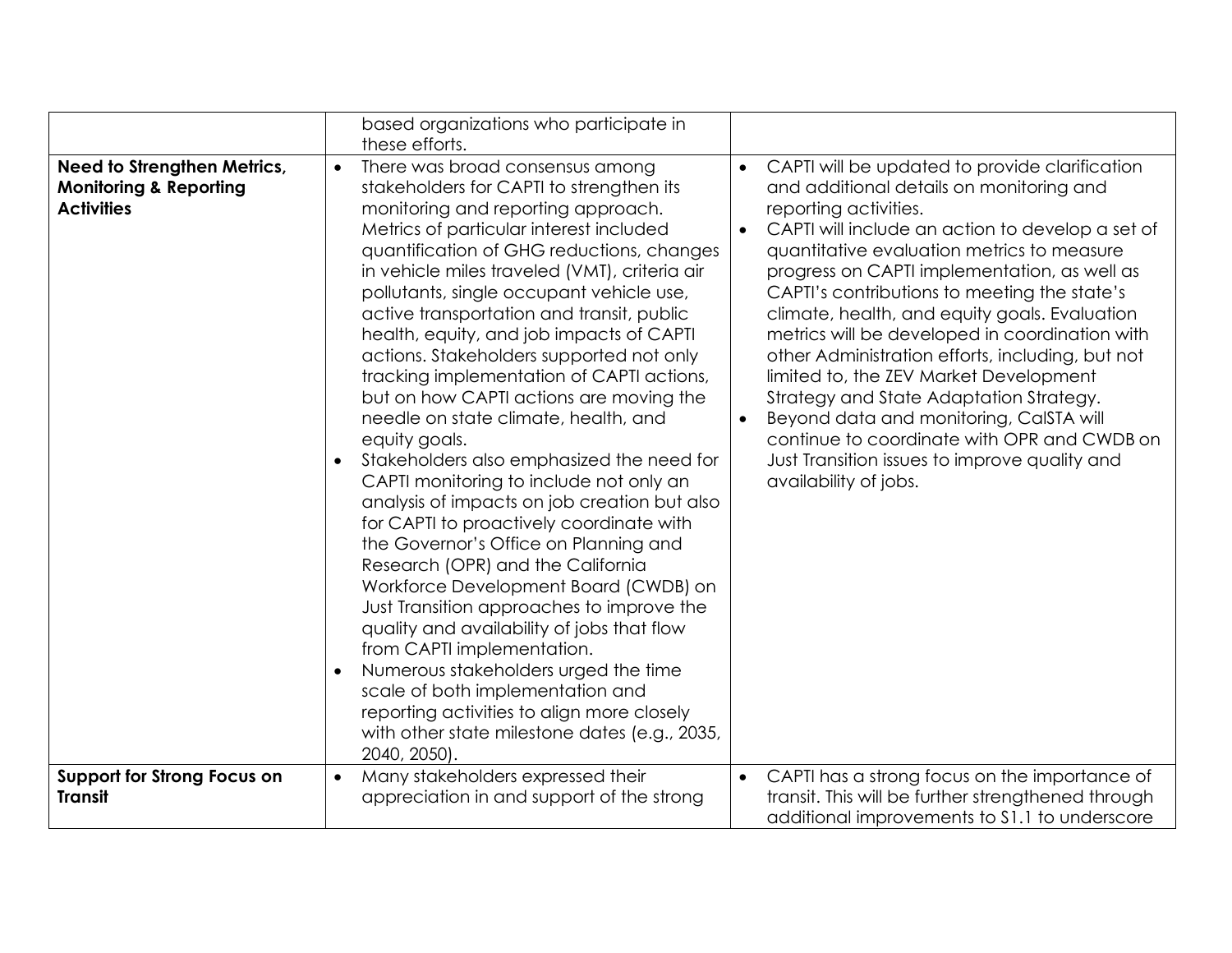|                                                                                          | focus on transit and transit recovery in<br>CAPTI.<br>In particular, these stakeholders asked for a<br>$\bullet$<br>further focus of transit projects in the<br>Solutions for Congested Corridors Program<br>$(SCCP)$ .<br>They also urged consideration of actions<br>that would tackle implementation barriers<br>and statutory issues regarding<br>implementation of transit priority projects<br>such as bus on shoulder or bus only lanes. | $\bullet$              | how various highway projects (such as signal<br>priority, priced managed lanes, etc.) can<br>support transit implementation.<br>CalSTA acknowledges the importance of<br>working through implementation barriers to<br>various bus transit related solutions. In addition<br>to the focus on bus transit placed in \$1.1,<br>Caltrans will work with transit and local agency<br>partners on exploring pathways to delivering<br>these types of projects, including bus on<br>shoulder and bus only lane projects.                                                                                                                                                                                                                                                                                                                                                                                                                                                                                                                                                                                                       |
|------------------------------------------------------------------------------------------|-------------------------------------------------------------------------------------------------------------------------------------------------------------------------------------------------------------------------------------------------------------------------------------------------------------------------------------------------------------------------------------------------------------------------------------------------|------------------------|--------------------------------------------------------------------------------------------------------------------------------------------------------------------------------------------------------------------------------------------------------------------------------------------------------------------------------------------------------------------------------------------------------------------------------------------------------------------------------------------------------------------------------------------------------------------------------------------------------------------------------------------------------------------------------------------------------------------------------------------------------------------------------------------------------------------------------------------------------------------------------------------------------------------------------------------------------------------------------------------------------------------------------------------------------------------------------------------------------------------------|
| <b>Need for Flexibility in</b><br>Implementation due to<br><b>Geographic Differences</b> | Stakeholders expressed concerns with the<br>$\bullet$<br>potential for "one-size-fits all" approaches<br>in implementing specific CAPTI actions and<br>requested regional flexibility in<br>implementation.<br>Stakeholders from rural regions in particular<br>communicated the need to recognize the<br>disconnect between the applicability of<br>current VMT research tools and VMT<br>impacts in rural contexts.                           | $\bullet$<br>$\bullet$ | CAPTI will include clarifications around the<br>applicability of induced travel and VMT metrics<br>in different contexts, particularly highlighting<br>how existing induced travel research and tools<br>mainly apply to urbanized regions.<br>CAPTI will include further clarification on how it<br>will consider highway capacity in different<br>circumstances, highlighting the importance of<br>context and project by project evaluation<br>instead of a "one-size-fits-all" approach.<br>CAPTI will include additional clarification on<br>rural applicability of the Investment Framework,<br>and how transportation solutions may look<br>different from one context to another while still<br>aligning with climate, health, and equity goals.<br>Pending the adoption of the 21-22 California<br><b>Budget, CAPTI will highlight the Governor's</b><br>California Comeback Plan proposal for a one-<br>time \$500 million augmentation to the Regional<br>Early Action Planning Program (REAP) to support<br>a flexible "regions up" approach to increasing<br>transportation and housing options for all and |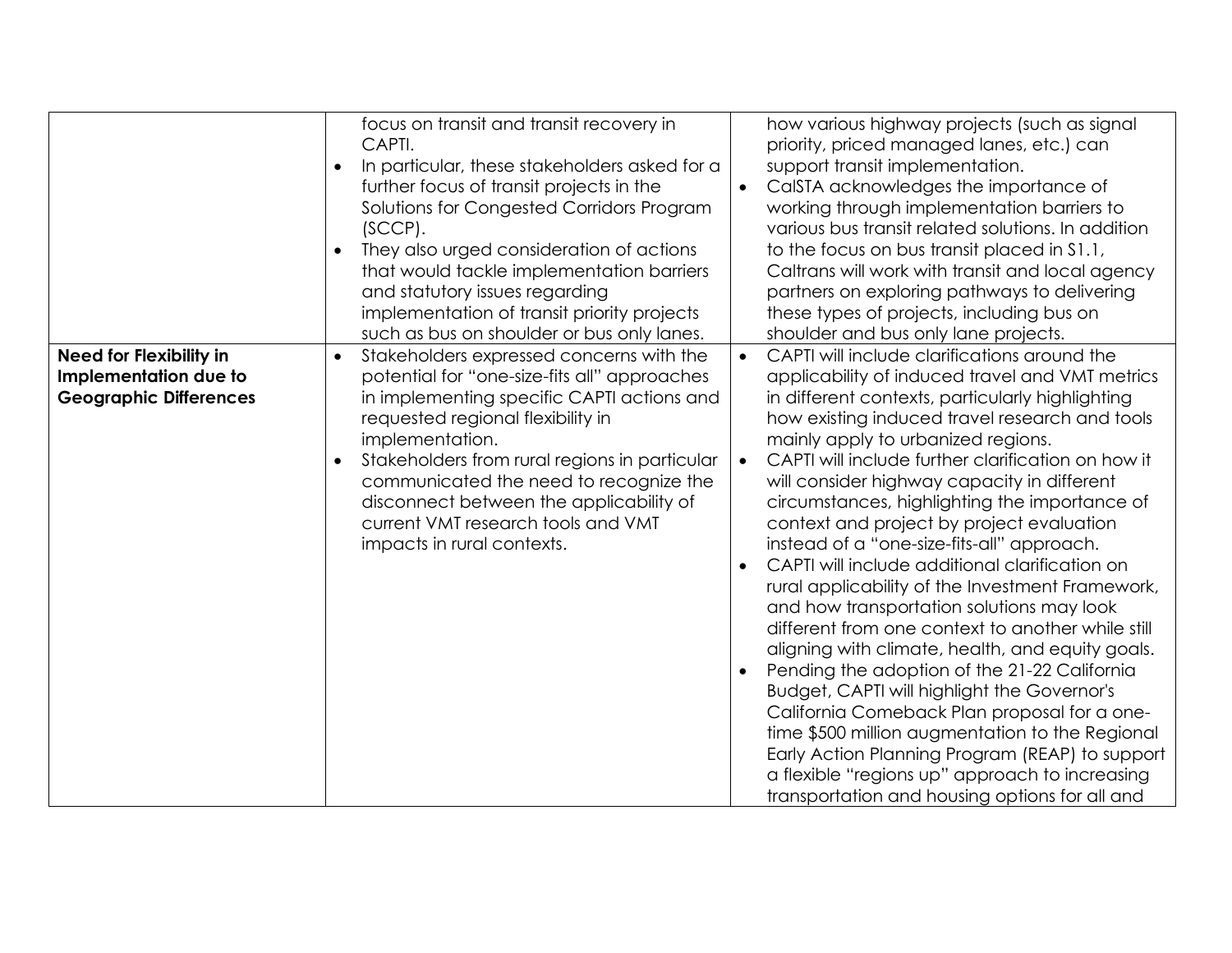|                                                                                                                                                                       |                                                                                                                                                                                                                                                                                                                                                                                                                                                                                                                                                                                                                                                                                                                                                                                                                                                                                                                                                                                                                     | supporting implementation of Sustainable<br>Communities Strategies (SCS).                                                                                                                                                                                                                                                                                                                                                                                                                                                                                                                                                                                                                                                                                                                                                                                                                                                                                                                                                                                                                            |
|-----------------------------------------------------------------------------------------------------------------------------------------------------------------------|---------------------------------------------------------------------------------------------------------------------------------------------------------------------------------------------------------------------------------------------------------------------------------------------------------------------------------------------------------------------------------------------------------------------------------------------------------------------------------------------------------------------------------------------------------------------------------------------------------------------------------------------------------------------------------------------------------------------------------------------------------------------------------------------------------------------------------------------------------------------------------------------------------------------------------------------------------------------------------------------------------------------|------------------------------------------------------------------------------------------------------------------------------------------------------------------------------------------------------------------------------------------------------------------------------------------------------------------------------------------------------------------------------------------------------------------------------------------------------------------------------------------------------------------------------------------------------------------------------------------------------------------------------------------------------------------------------------------------------------------------------------------------------------------------------------------------------------------------------------------------------------------------------------------------------------------------------------------------------------------------------------------------------------------------------------------------------------------------------------------------------|
| <b>Perceptions of Incompatibility</b><br>of Reducing VMT and Intent<br>and Purpose of Senate Bill (SB)<br>1, the Road Repair and<br><b>Accountability Act of 2017</b> | Many stakeholders expressed concerns<br>$\bullet$<br>with the policy priorities outlined in CAPTI as<br>detracting from SB 1's intent and<br>purpose— particularly as it relates to the<br>draft CAPTI's guiding principle on VMT-<br>and felt that the draft CAPTI<br>overemphasizes the need for reducing<br>VMT.<br>However, numerous stakeholders-<br>including local and regional transportation<br>and transit agencies, as well as climate,<br>public health, and equity non-<br>governmental organizations-<br>communicated strong support for the draft<br>guiding principle.<br>While some stakeholders viewed CAPTI's<br>framework as altering the purpose and use<br>of SB 1 funding, other stakeholders viewed<br>the CAPTI framework as living up to SB 1's<br>focus on deferred maintenance and a "fix-<br>it-first" approach. Numerous stakeholders<br>underscored how the CAPTI framework<br>may help the state avoid creating<br>additional unfunded maintenance<br>obligations in the long-term. | CAPTI does not in any way alter the statutory<br>$\bullet$<br>purpose of SB 1 or deviate from the statutory<br>responsibility of maintaining the state's<br>highways, roads and bridges. CAPTI remains<br>committed to the SB 1 "fix-it-first" approach.<br>Under CAPTI, where feasible and within existing<br>funding program structures, CaISTA will employ<br>more strategic and thoughtful approaches<br>when expanding the existing system as we<br>cannot afford to invest in projects that<br>ultimately run up our long-term maintenance<br>costs without bringing an outsized benefit to<br>climate, health, and equity goals.<br>CAPTI will remove reference in the Active<br>$\bullet$<br>Transportation Program (ATP) action to<br>increasing ATP funding from existing<br>funding programs in order to uphold the<br>program distributions created under SB 1.<br>As such, the final CAPTI will not include any<br>$\bullet$<br>strategies or actions that require statutory<br>changes to any SB 1 programs and will focus on<br>actions that work within current statutory<br>bounds. |
| <b>Concern over Future of Local</b><br><b>Sales Tax Highway Capacity</b><br><b>Projects and Other Projects in</b><br>the Pipeline                                     | Stakeholders expressed a range of views<br>$\bullet$<br>on whether capacity expansion projects<br>could or should be eligible for state funding<br>under the CAPTI framework, particularly<br>those already under development or                                                                                                                                                                                                                                                                                                                                                                                                                                                                                                                                                                                                                                                                                                                                                                                    | CAPTI will include further clarification on how it<br>$\bullet$<br>will consider highway capacity in different<br>circumstances, highlighting the importance of<br>context and project-by-project evaluation<br>instead of a "one-size-fits-all" approach.                                                                                                                                                                                                                                                                                                                                                                                                                                                                                                                                                                                                                                                                                                                                                                                                                                           |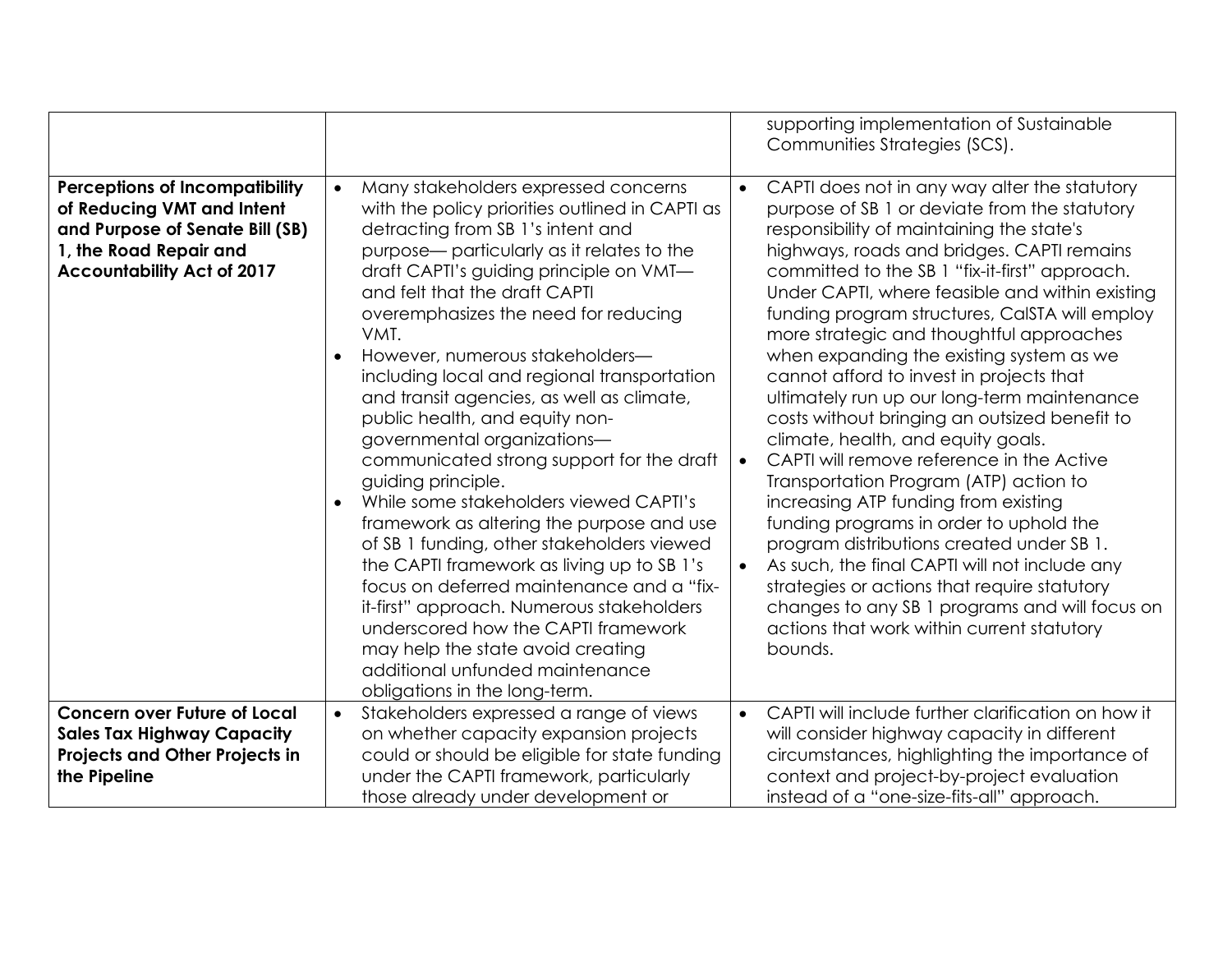| identified in county sales tax expenditure<br>plans.<br>Numerous stakeholders-representing local<br>and regional transportation agencies with<br>transportation sales tax measures-<br>expressed strong concerns with CAPTI's<br>potential impact on projects identified in<br>sales tax expenditure plans. From their<br>perspective, proposed CAPTI actions that<br>may impact the chances of those projects                                                                                                                                                                                                                                                                                                                                                                                                                                                                                                   | $\bullet$ | However, when factoring in the health, equity,<br>and climate impacts of highway capacity<br>expansion projects, in addition to the availability<br>of many other tools in the toolbox to better<br>address issues of congestion, safety, and<br>improving access to destinations in much of the<br>state, highway capacity expansion may not be<br>the best solution to solve the transportation<br>issues of the present and future. Caltrans will<br>work with stakeholders on finding pathways to |
|------------------------------------------------------------------------------------------------------------------------------------------------------------------------------------------------------------------------------------------------------------------------------------------------------------------------------------------------------------------------------------------------------------------------------------------------------------------------------------------------------------------------------------------------------------------------------------------------------------------------------------------------------------------------------------------------------------------------------------------------------------------------------------------------------------------------------------------------------------------------------------------------------------------|-----------|-------------------------------------------------------------------------------------------------------------------------------------------------------------------------------------------------------------------------------------------------------------------------------------------------------------------------------------------------------------------------------------------------------------------------------------------------------------------------------------------------------|
| with the commitment made to their voters.<br>Another set of stakeholders-generally<br>representing more rural areas of the state-<br>also expressed concerns with CAPTI's<br>potential impact on projects under<br>development. For these stakeholders,<br>project development may take longer due<br>to limited dedicated funding streams in<br>rural areas, and these stakeholders view<br>the shift in policy priorities as undermining<br>the years of work and funding these<br>communities have committed to these<br>projects. These stakeholders also<br>communicated the importance of local<br>context when discussing capacity<br>expansion projects, citing that rural areas<br>and conditions may necessitate expansion<br>projects to deliver safety benefits.<br>Another set of stakeholders-representing<br>environmental justice, community-based,<br>public health, equity, and climate action |           | future transportation, climate, health, and<br>equity needs, while maintaining the broader<br>commitment to the public to address certain<br>corridors and issues.                                                                                                                                                                                                                                                                                                                                    |
| organizations, as well as some local transit<br>and transportation agencies—are asking                                                                                                                                                                                                                                                                                                                                                                                                                                                                                                                                                                                                                                                                                                                                                                                                                           |           |                                                                                                                                                                                                                                                                                                                                                                                                                                                                                                       |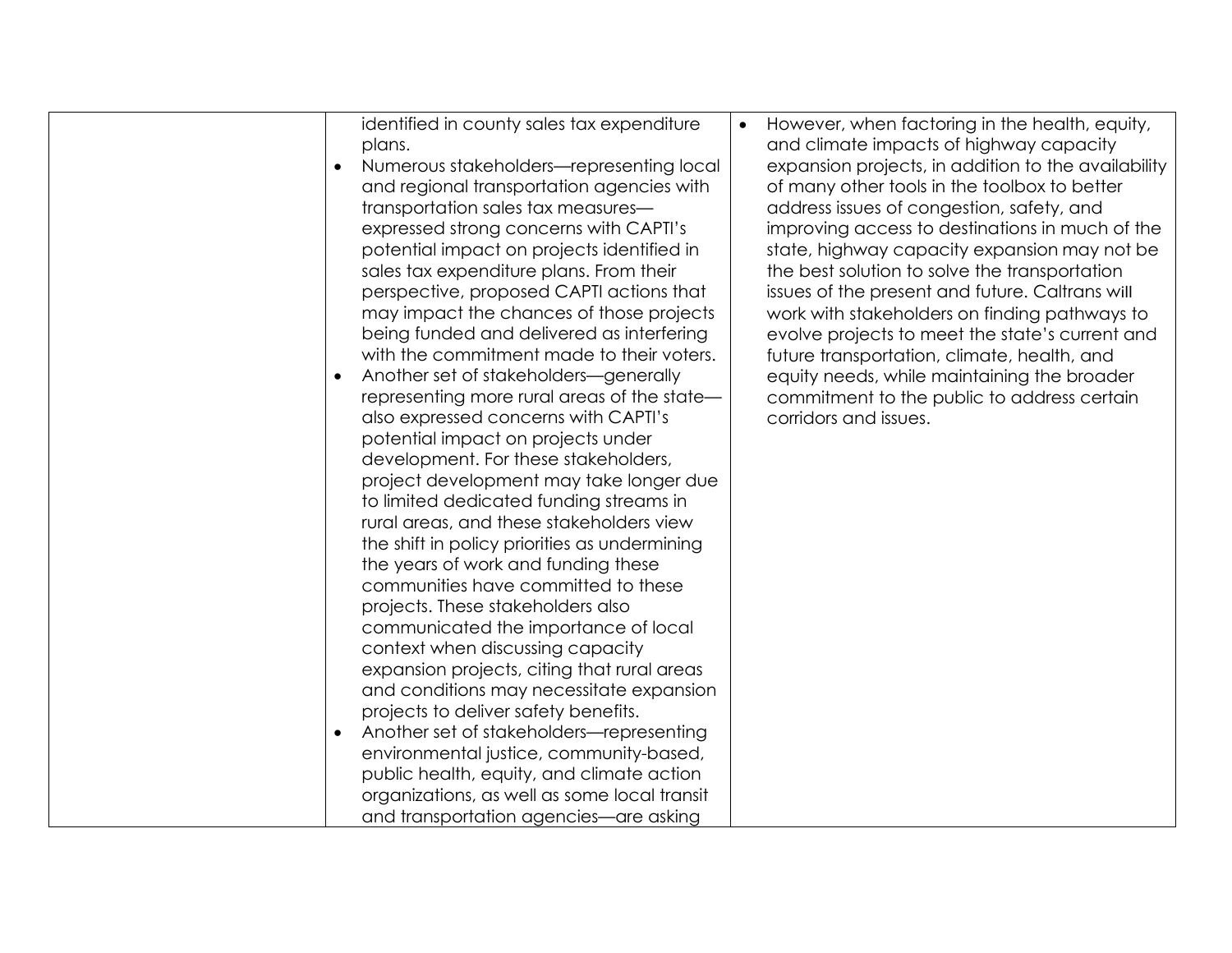|                                                                  | CAPTI to take further actions on projects in<br>the pipeline. Namely, these stakeholders<br>urge CalSTA to include a review of state<br>projects in the pipeline to ensure<br>consistency with CAPTI's objectives.<br>Another set of stakeholders supported<br>CAPTI adopting a nuanced view of<br>capacity expansion projects, where<br>certain types of expansion projects could<br>be eligible under the CAPTI framework if<br>their climate impacts could be<br>appropriately mitigated (e.g., priced<br>managed lanes with net operating<br>revenues reinvested in transit, active<br>transportation, and other VMT reduction<br>strategies).<br>Another set of stakeholders expressed that<br>continued support of highway expansion<br>projects runs counter to CAPTI's goals to<br>reduce greenhouse gas emissions, public<br>health harms and reduce VMT.<br>Lastly, a number of stakeholders expressed<br>concerns with CAPTI's potential impact on<br>ITIP projects. |                                                                                                                                                                                                                                                                                                                                                                                                                                                                                        |
|------------------------------------------------------------------|---------------------------------------------------------------------------------------------------------------------------------------------------------------------------------------------------------------------------------------------------------------------------------------------------------------------------------------------------------------------------------------------------------------------------------------------------------------------------------------------------------------------------------------------------------------------------------------------------------------------------------------------------------------------------------------------------------------------------------------------------------------------------------------------------------------------------------------------------------------------------------------------------------------------------------------------------------------------------------|----------------------------------------------------------------------------------------------------------------------------------------------------------------------------------------------------------------------------------------------------------------------------------------------------------------------------------------------------------------------------------------------------------------------------------------------------------------------------------------|
| <b>Concerns about Economic</b><br><b>Impact of VMT Reduction</b> | Numerous expressed concerns about the<br>potential economic impact of VMT<br>reduction strategies.                                                                                                                                                                                                                                                                                                                                                                                                                                                                                                                                                                                                                                                                                                                                                                                                                                                                              | CAPTI will provide additional clarification and<br>$\bullet$<br>resources to explain the positive economic<br>impact of increasing accessibility via non-<br>driving modes of transportation.<br>Pending the adoption of the 21-22 California<br><b>Budget, CAPTI will highlight the Governor's</b><br>California Comeback Plan proposal to create a<br>\$750 million Community Economic Resilience<br>Fund to support the transition to a carbon<br>neutral economy through the local |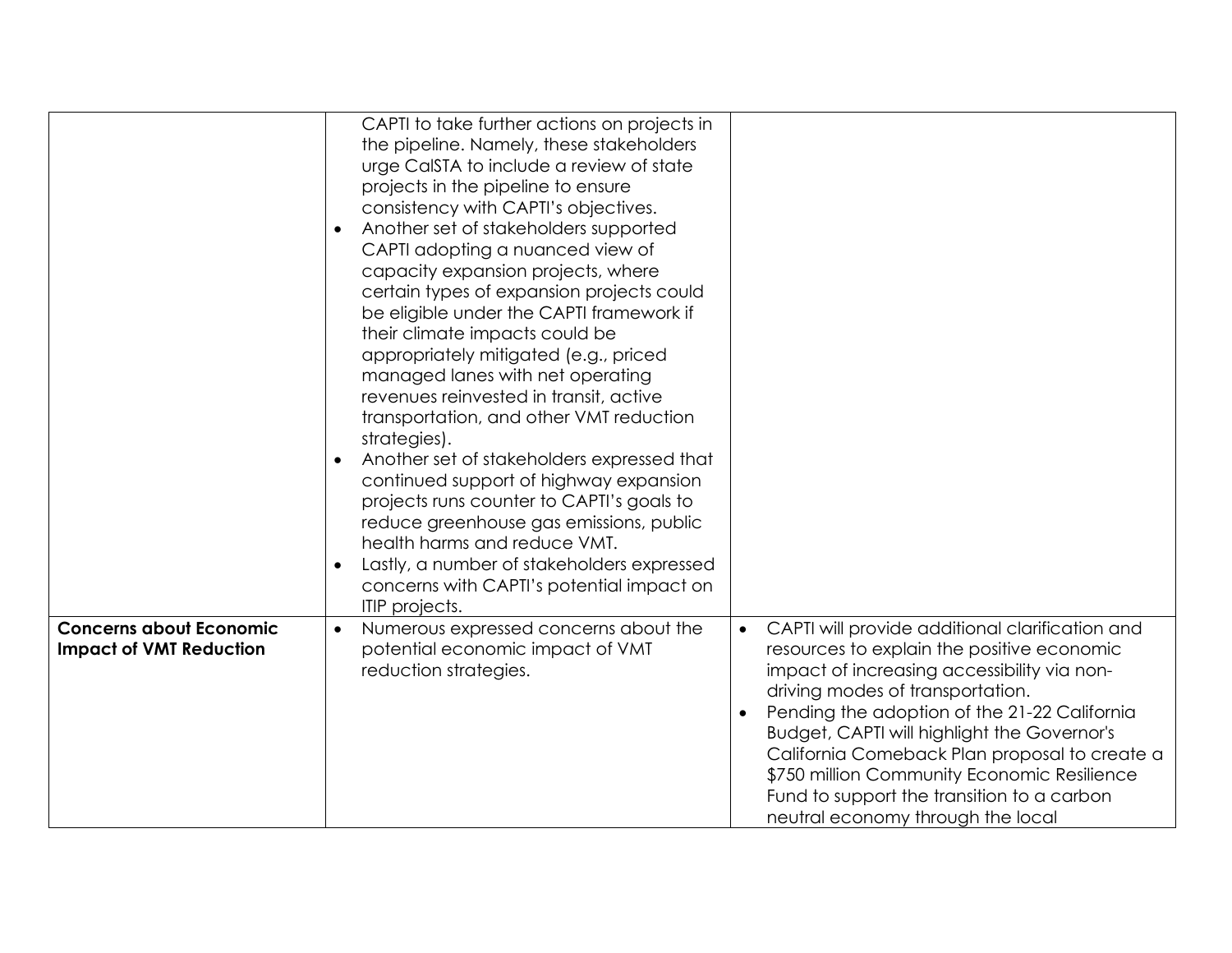| <b>Going Beyond Community</b><br>CAPTI remains committed to advancing<br>Numerous stakeholders expressed support<br>$\bullet$<br>$\bullet$<br>community input into transportation planning<br><b>Engagement to Ensure</b><br>for the guiding principle and strategy on<br><b>Community-Driven Investment</b><br>community engagement. However,<br><b>Outcomes</b><br>stakeholders are also seeking stronger<br>(S3.1) provides a key opportunity for state<br>language within the CAPTI to ensure that<br>community engagement leads to<br>transportation agencies to improve our<br>community-driven investment outcomes<br>community involvement processes and<br>through community involvement in<br>practices.<br>\$3.1 will be further expanded upon and<br>transportation funding, programming, and<br>$\bullet$<br>planning decisions.<br>updated to commit to exploring the various<br>Numerous stakeholders urged CalSTA and<br>suggestions from stakeholders around<br>the California Transportation Commission<br>(CTC) to establish overarching minimum<br>Committee process.<br>community engagement requirements for<br>the programs they oversee. While robust |                                  | development and implementation of Regional                                                                                                                                      |
|-------------------------------------------------------------------------------------------------------------------------------------------------------------------------------------------------------------------------------------------------------------------------------------------------------------------------------------------------------------------------------------------------------------------------------------------------------------------------------------------------------------------------------------------------------------------------------------------------------------------------------------------------------------------------------------------------------------------------------------------------------------------------------------------------------------------------------------------------------------------------------------------------------------------------------------------------------------------------------------------------------------------------------------------------------------------------------------------------------------------------------------------------------------------------------|----------------------------------|---------------------------------------------------------------------------------------------------------------------------------------------------------------------------------|
| become the norm for active transportation<br>projects, stakeholders would like to see<br>similar expectations and requirements<br>applied to all discretionary transportation<br>funding programs.<br>Stakeholders also urged state agencies to<br>not reinvent the wheel in consulting<br>community-based organizations and to<br>respect their time and expertise.<br>Lastly, stakeholders urged CaISTA and CTC<br>to consider clarifying eligibility for<br>innovative local community-building and<br>capacity-building initiatives in support of<br>community engagement and community-                                                                                                                                                                                                                                                                                                                                                                                                                                                                                                                                                                                  | community engagement has quickly | High Road Transition Strategies.<br>and investment decisions. The proposed Equity<br>& Environmental Justice Advisory Committee(s)<br>community engagement through the Advisory |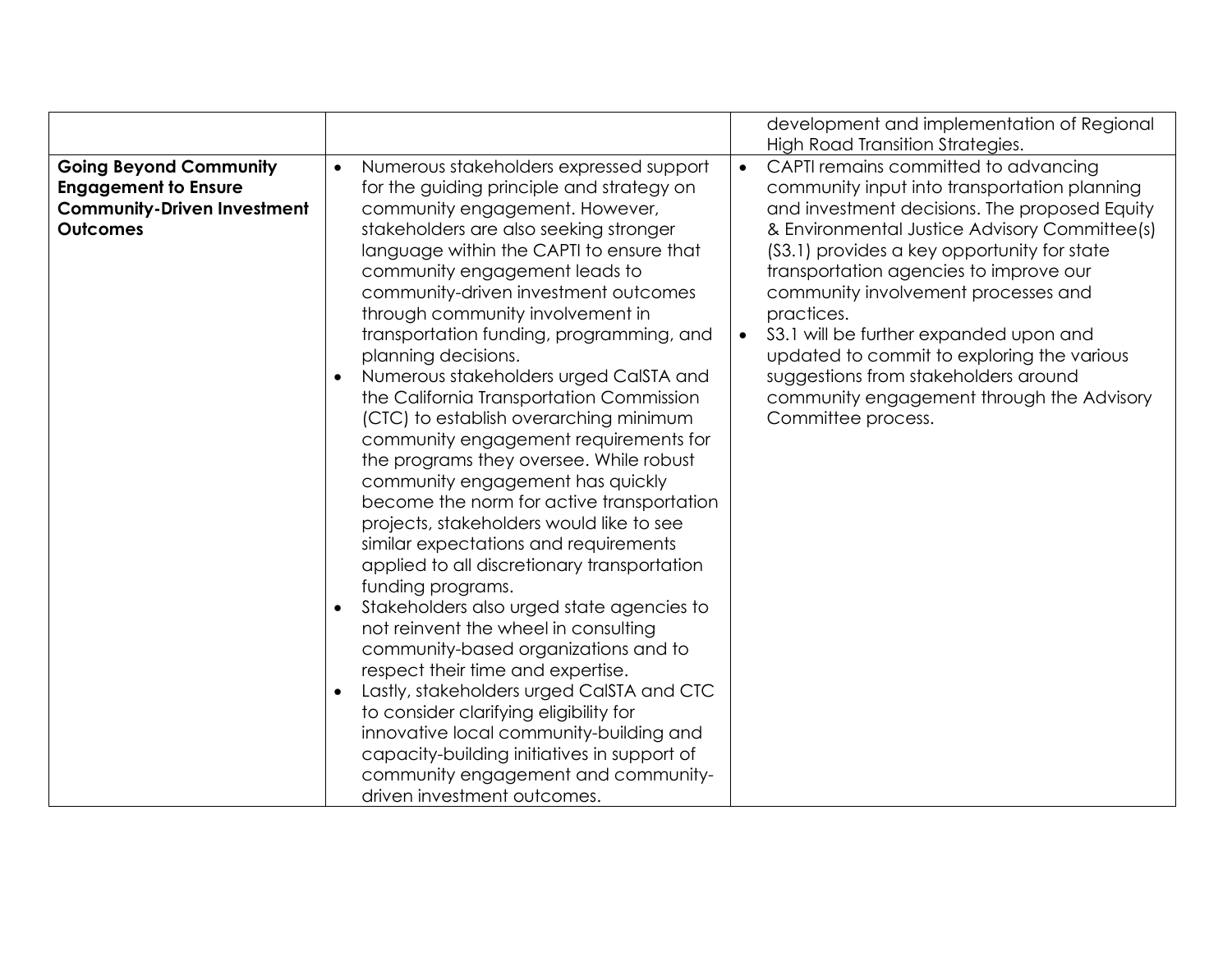| <b>Identifying and Removing</b><br><b>Statutory Barriers to Climate</b><br><b>Action in the Transportation</b><br><b>Sector</b>   | While stakeholders were generally<br>$\bullet$<br>supportive of the strategies and actions<br>identified in CAPTI, numerous stakeholders<br>highlighted the need for CAPTI to identify<br>and develop approaches to remove<br>existing statutory barriers that make<br>alignment of transportation infrastructure<br>investments with state climate, health, and<br>equity goals difficult.                                       | A number of CAPTI actions aim to identify<br>$\bullet$<br>barriers in specific topic areas (e.g., anti-<br>displacement strategies, roadway pricing, etc.)<br>Proposed actions establishing workgroups to<br>$\bullet$<br>identify statutory barriers will work to provide<br>recommendations for how to address these<br>issues                                                                                                                                                                                                                                                                                                                                                                                                                                                                                                                               |
|-----------------------------------------------------------------------------------------------------------------------------------|-----------------------------------------------------------------------------------------------------------------------------------------------------------------------------------------------------------------------------------------------------------------------------------------------------------------------------------------------------------------------------------------------------------------------------------|----------------------------------------------------------------------------------------------------------------------------------------------------------------------------------------------------------------------------------------------------------------------------------------------------------------------------------------------------------------------------------------------------------------------------------------------------------------------------------------------------------------------------------------------------------------------------------------------------------------------------------------------------------------------------------------------------------------------------------------------------------------------------------------------------------------------------------------------------------------|
| <b>Considering Broadband,</b><br><b>Telework, and Other</b><br><b>Transportation Demand</b><br><b>Management (TDM) Strategies</b> | A large number of stakeholders<br>$\bullet$<br>communicated the need for CAPTI to<br>proactively address and include strategies<br>related to broadband, telework, and other<br>TDM strategies.<br>Stakeholders also expressed the<br>$\bullet$<br>importance of dig once/smart policies to<br>leverage transportation infrastructure for<br>broadband installation and expansion,<br>particularly in rural and low-income areas. | The Administration recognizes the importance<br>of broadband deployment, as evident in the<br>Governor's California Comeback Plan 21-22<br>California Budget proposal that identifies large<br>investments to support broadband deployment.<br>CalSTA and Caltrans have been working with<br>$\bullet$<br>state agency partners to support broadband<br>deployment, where appropriate and feasible,<br>and are currently working on creating a "Dig<br>Smart" Policy. However, given the scope of EO<br>N-19-19, this work is happening outside of CAPTI<br>and is not appropriate for inclusion within the<br>document.<br>Similarly, given the restrictions for use of funds of<br>various transportation infrastructure programs,<br>many TDM strategies are also outside of the<br>scope of EO N-19-19, but are being pursued as<br>part of other efforts. |
| <b>Integrating a Health and Equity</b><br><b>Analysis for Transportation</b><br><b>Infrastructure Investments</b>                 | Numerous stakeholders called for CAPTI to<br>$\bullet$<br>include an action on partnering with the<br>California Department of Public Health<br>(CDPH) to evaluate the public health and<br>equity impacts and benefits of<br>transportation and land use planning and                                                                                                                                                            | CAPTI will discuss the need to explore how to<br>$\bullet$<br>incorporate public health considerations in<br>Caltrans tools, such as the California Life-Cycle<br>Benefit/Cost Analysis Model (Cal-B/C) tool.<br>CDPH will be added as a supporting agency for<br>$\bullet$<br>Action S3.4.                                                                                                                                                                                                                                                                                                                                                                                                                                                                                                                                                                    |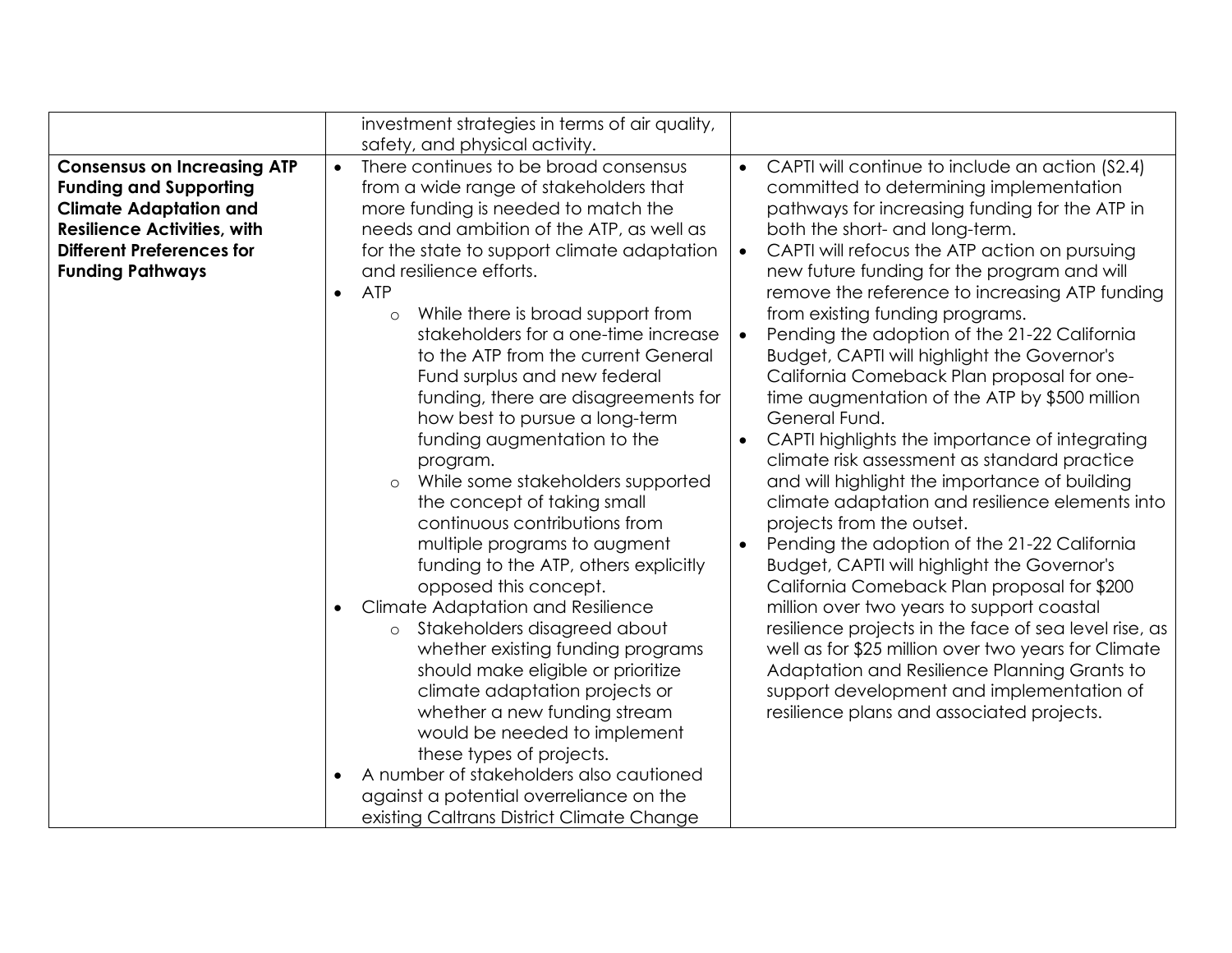|                                                             | <b>Vulnerability Assessments and Adaptation</b><br>Priorities Reports, as they may not<br>accurately reflect the breadth of local<br>communities' risks and needs.                                                                                                                                                                                                                                                                                                                                                                                                                                                                                                                                                                      |                                                                                                         |
|-------------------------------------------------------------|-----------------------------------------------------------------------------------------------------------------------------------------------------------------------------------------------------------------------------------------------------------------------------------------------------------------------------------------------------------------------------------------------------------------------------------------------------------------------------------------------------------------------------------------------------------------------------------------------------------------------------------------------------------------------------------------------------------------------------------------|---------------------------------------------------------------------------------------------------------|
| Diverging Views on How to<br><b>Approach VMT Mitigation</b> | Numerous stakeholders expressed support<br>$\bullet$<br>for the proposed CAPTI action to explore<br>VMT mitigation mechanisms, including<br>banks and exchanges.<br>However, a large number of<br>$\circ$<br>stakeholders expressed caution or<br>opposition to VMT mitigation<br>mechanisms, such as mitigation<br>banks or exchanges. These<br>stakeholders-including climate<br>action, public health, equity, and<br>environmental justice<br>organizations-believe state and<br>local efforts should be focused on<br>direct VMT reductions and where<br>necessary out of last resort,<br>mitigations approaches should be<br>highly locally constrained, carefully<br>thought out, and directly informed<br>by local communities. | CalSTA will provide these implementation<br>$\bullet$<br>considerations to Caltrans as the lead agency. |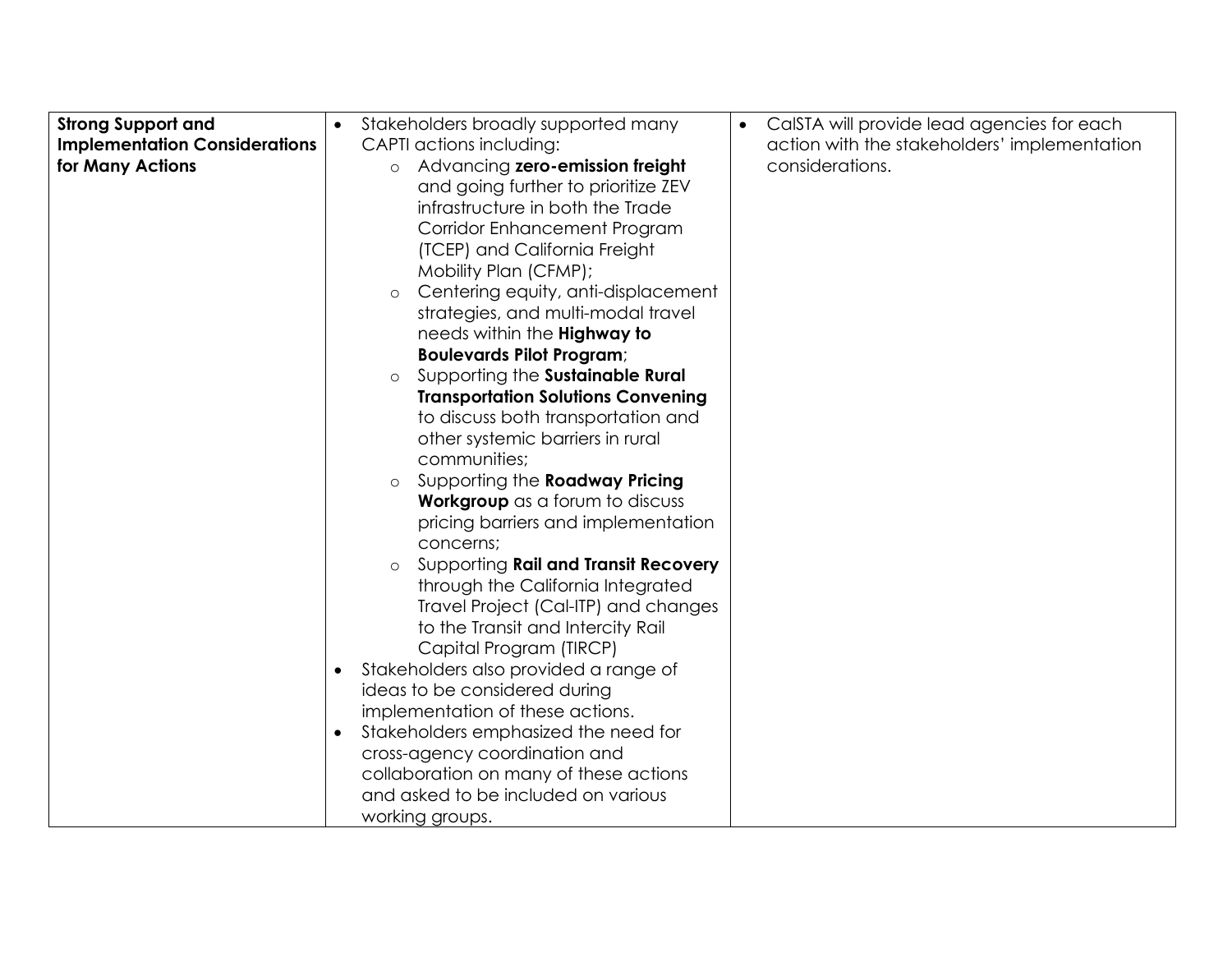| <b>Continued Engagement on</b> | Stakeholders emphasized the need for                                                                                                                                                                                 | In order to continue engagement and                                                                                                                                                                                                                                                            |
|--------------------------------|----------------------------------------------------------------------------------------------------------------------------------------------------------------------------------------------------------------------|------------------------------------------------------------------------------------------------------------------------------------------------------------------------------------------------------------------------------------------------------------------------------------------------|
| Implementation                 | cross-agency coordination and<br>collaboration on many of these actions<br>and asked to be included on various<br>working groups.<br>Stakeholders asked for public forums for<br>discussion of CAPTI implementation. | involvement on implementation, stakeholders<br>will be included in the various proposed working<br>groups that will result from actions.<br>Additionally, CalSTA will release an Annual<br>Report on CAPTI Implementation to provide an<br>additional point of engagement for<br>stakeholders. |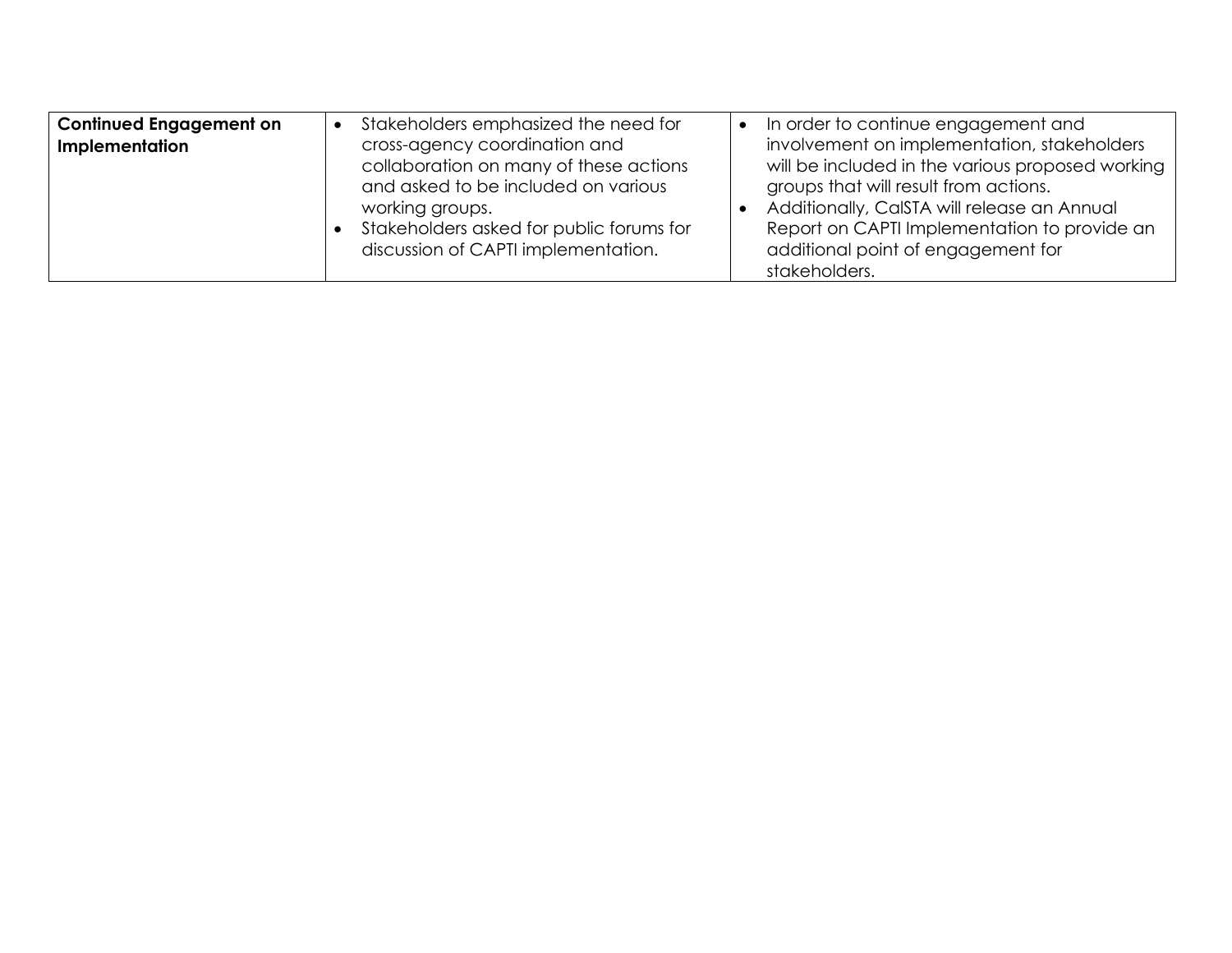## **List of Anticipated Revisions**

Below is a detailed catalogue of the anticipated revisions to the draft CAPTI in response to public feedback received. These revisions will be included in the final document, to be posted by July 15, 2021.

*Overarching Revisions*

- Greenhouse Gas (GHG) & Vehicle Miles Traveled (VMT) Goals
	- o Revisions will provide additional detail on the state's GHG and VMT goals and targets in background section.
- Impacts on Job Creation/Economy
	- o Revisions will include a new background section on job creation and economic benefits of CAPTI.
	- o Revisions will include commitment to coordinate with Governor's Office of Planning and Research (OPR) and the California Workforce Development Board (CWDB) on Just Transition issues.
	- o Revisions will also include a discussion of the economic benefits of increasing accessibility via non-auto modes and reducing dependency on driving.
	- o Addition of Governor's California Comeback Plan proposal for \$750 million Community Economic Resilience Fund to support the transition to a carbon neutral economy (pending adoption of the 21-22 California Budget).
- Applicability in Rural Contexts
	- o Revisions will include an additional background section on the importance and applicability of the CAPTI framework to rural parts of the state, while also discussing how different approaches within the framework may be needed for rural contexts.
- Approach to Adding Highway Capacity/Induced Travel
	- o Revisions will include additional background information to describe induced travel in different geographic contexts and how it mainly applies to urbanized regions.
	- o Revisions will include further clarification on how CAPTI will consider highway capacity in different circumstances, highlighting the importance of context and project by project evaluation instead of a "one-size-fits-all" approach.
- Strengthening Progress Reporting and Metrics
	- o Revisions will provide further explanation and expansion of commitments to progress reporting, as well as focus reporting on outcomes.
	- o Revisions will also outline metrics planned for evaluating progress and outcomes.
	- o Revisions will include a new action focused on developing quantitative outcome metrics and monitoring and reporting of those metrics. Evaluation metrics will be developed in coordination with other Administration efforts, including, but not limited to, the ZEV Market Development Strategy and State Adaptation Strategy.

*Revisions to Strategies and Actions*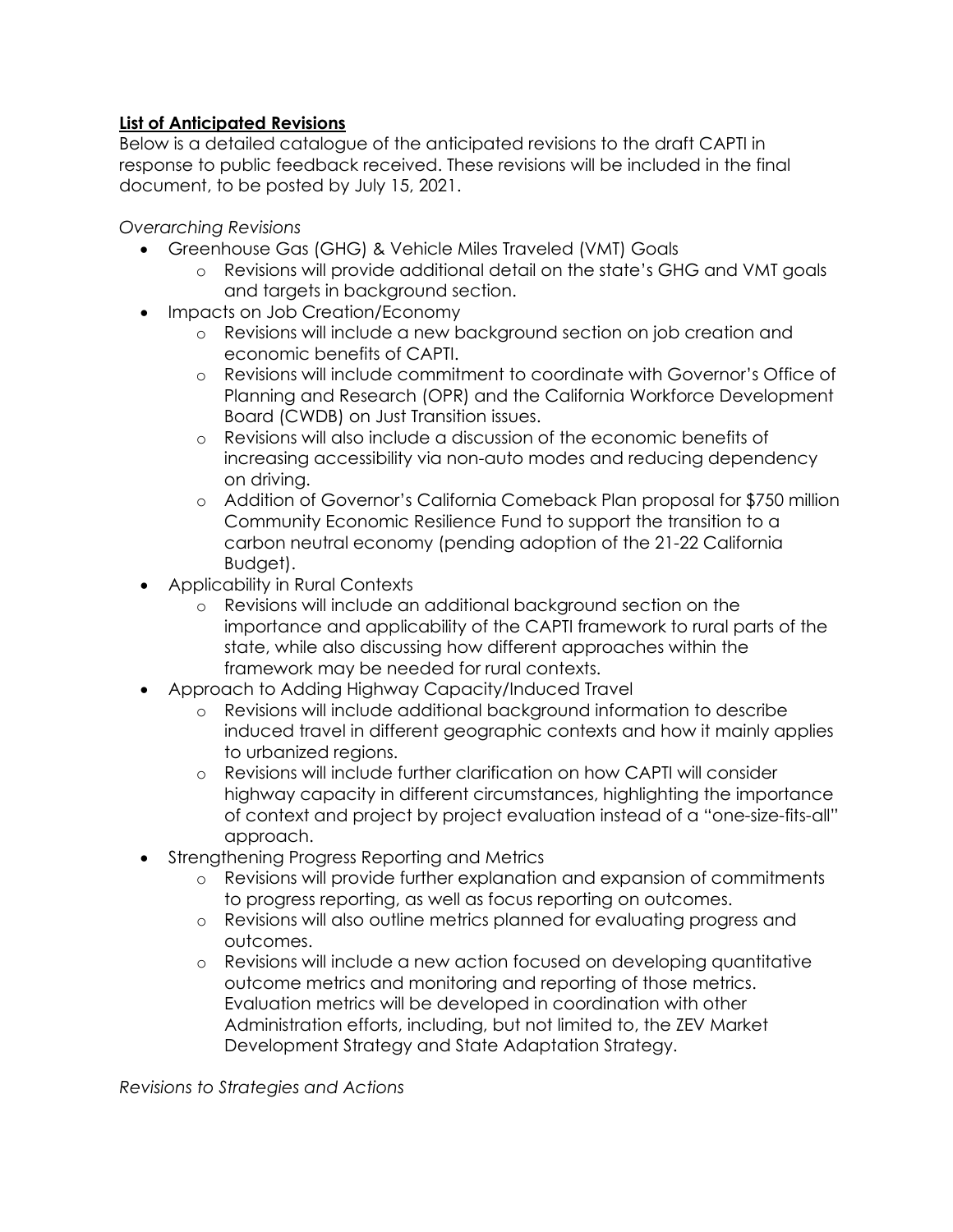- *S1.1 - Prioritize SCCP Projects to Enable Travelers to Opt Out of Congestion*
	- o Revision of list of innovative sustainable transportation solutions to include priced managed lanes, particularly ones that directly support transit or dedicate revenue to VMT reduction.
	- o Addition of dedicated transit lanes and transit signal priority to list of SCCP prioritized solutions.
	- o Clarification that transit includes bus as well as rail transit.
- *S1.4 - Mainstream Zero-Emission Vehicle Infrastructure Investments within TCEP*
	- o Addition of the Governor's Office of Business Development (Go-Biz) and the California Energy Commission (CEC) as support agencies for implementation.
	- o Clarification that zero-emission infrastructure includes battery electric vehicle (BEV, EV) and fuel cell electric vehicle (FCEV, Hydrogen) charging and fueling infrastructure.
- *Strategy 2 - Support a Robust Economic Recovery by Revitalizing Transit, Supporting ZEV Deployment, and Expanding Active Transportation Investments*
	- o Addition of Governor's California Comeback Plan proposals to increase investments in transit, rail, ZEV deployment, and active transportation (pending adoption of the 21-22 California Budget).
- *S2.3 - Accelerate TIRCP Cycles to Support Transit Recovery with Deployment of ZEV Transit/Rail Fleets and Transit/Rail Network Improvements*
	- o Clarification of how proposed TIRCP budget increase will allow pursuing new project type without undermining current focus of investments.
- *S2.4 - Increase Funding to Active Transportation Program (ATP)*
	- o Removal of reference to increasing ATP funding from existing funding programs.
	- o Addition of Governor's California Comeback Plan proposal for one-time augmentation of the ATP by \$500 million General Fund (pending adoption of the 21-22 California Budget).
	- o Reframing action to focus on pursuing new future funding for the program.
- *S2.5 - Convene Discussion on Sustainable Rural Transportation Solutions*
	- o Addition of safety for vulnerable road users, maintenance needs, and ZEV deployment in rural areas to list of example discussion topics.
	- o Move action to be under Strategy 6 to highlight local and regional partnership aspect of this action.
- *Strategy 3 – Elevate Community Voices in How We Plan and Fund Transportation Projects*
	- o Addition of discussion of the need to explore how to incorporate public health considerations in Caltrans tools, such as the California Life-Cycle Benefit/Cost Analysis Model (Cal-B/C) tool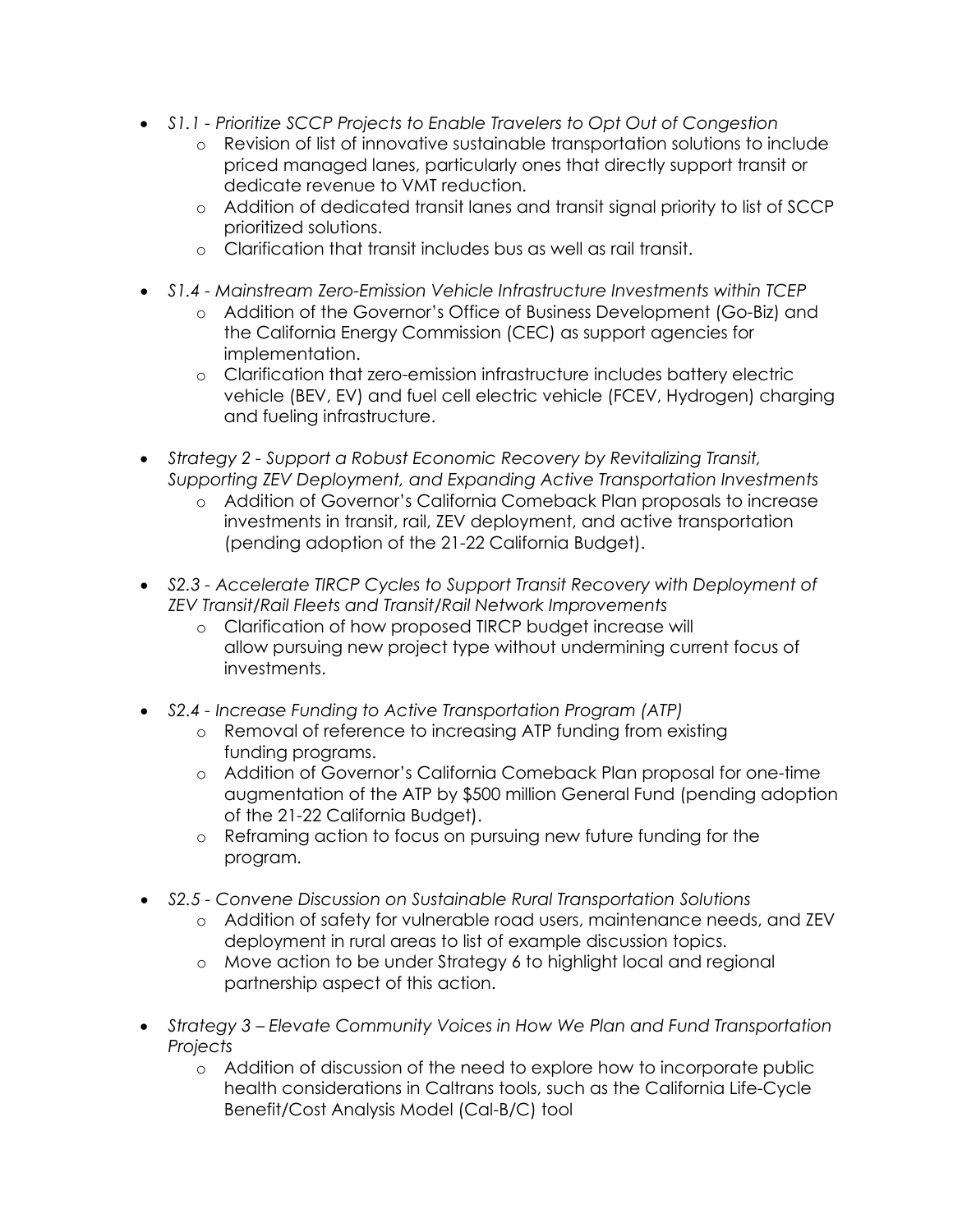- *S3.1 - Establish Transportation Equity and Environmental Justice Advisory Committee(s)*
	- o Clarification that membership is intended to focus on marginalized voices, such as community-based organizations and community members reflecting different geographies and areas of the state, statewide environmental justice and equity organizations, individuals or organizations offering an accessibility and disability perspective, as well as other organizations.
	- o Add commitment to explore opportunities to provide compensation for advisory group members.
	- o Add commitment to explore the following as topics with the committee(s): 1) overarching minimum community engagement requisites for transportation programs; and 2) how to implement innovative approaches to community-based planning and engagement efforts in planning and program funding guidelines.
- *S3.4 - Develop and Utilize Equity Index to Assist in Evaluation or Prioritization of Caltrans Projects*
	- o Clarification and expansion of planned engagement process for creation of Equity Index tool.
	- o CDPH will be added as a supporting agency for this action.
- *S4.4 - Refocus Caltrans Corridor Planning Efforts to Prioritize Sustainable Multimodal Investments in Key Corridors of Statewide and Regional Significance*
	- o Clarification of the role of local and regional agencies in corridor planning efforts.
- *S4.5 - Develop and Implement Caltrans Climate Action Plan (CCAP)*
	- o Removing references to VMT and GHG targets in the CCAP to allow for CCAP public process to determine scope of document.
- *S4.6 - Incorporate Zero-Emission Freight Infrastructure Needs in California Freight Mobility Plan (CFMP)*
	- o Revision to action to acknowledge the need for the CFMP to also address impact environmental justice communities' needs beyond just air quality (such as pedestrian and bicycle safety, noise, etc.).
	- o Addition of reference regarding the role of ports in this action.
- *Strategy 5 - Support Climate Resilience* through Transportation System Improvements and Protections for Natural and Working Lands
	- o Addition of Governor's California Comeback Plan proposal for \$200 million over two years to support coastal resilience projects and \$25 million over two years for Climate Adaptation and Resilience Planning Grants (pending adoption of the 21-22 California Budget).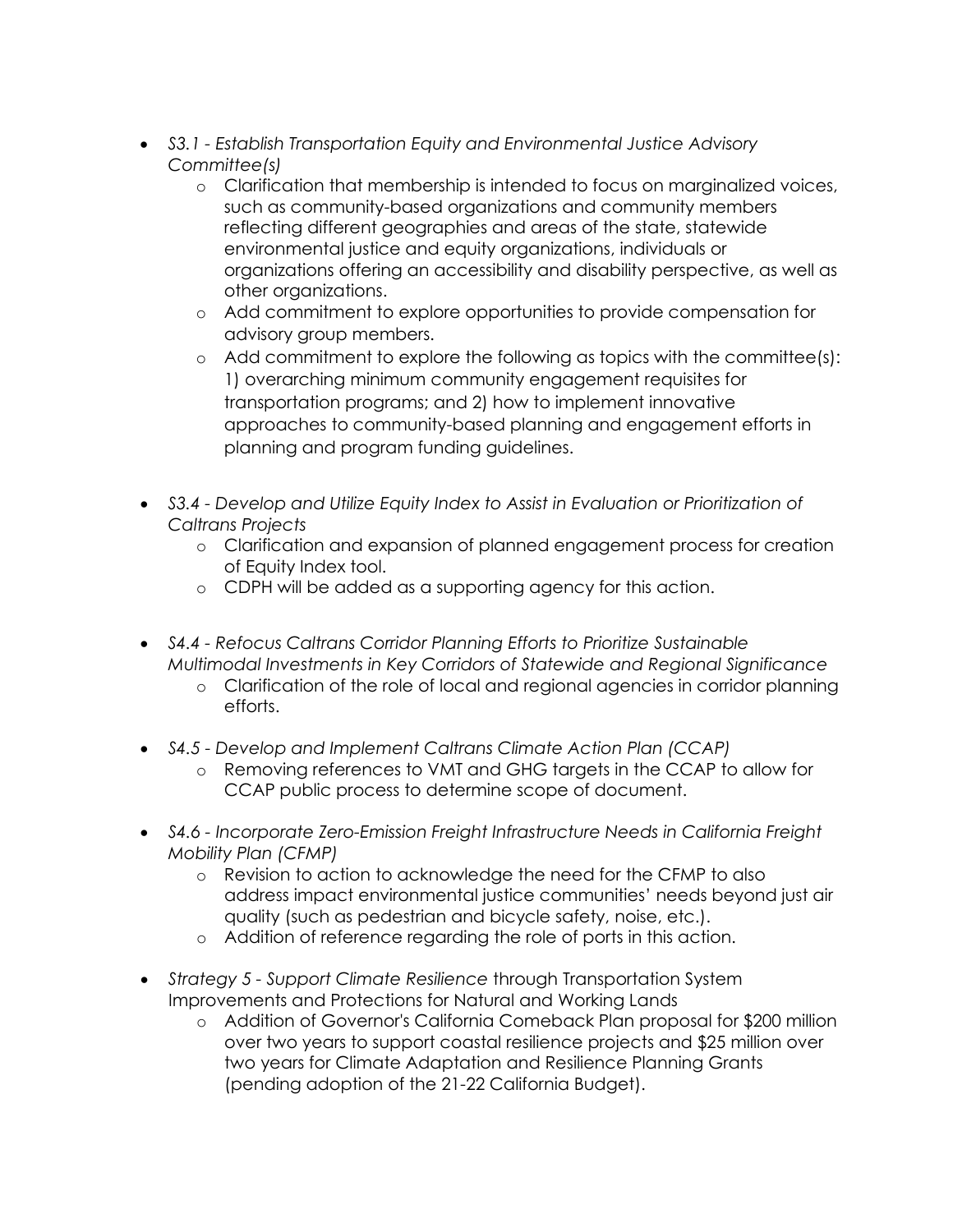- *S5.2 - Update SHOPP and SB 1 Competitive Program Guidelines to Incentivize Climate Adaptation and Climate Risk Assessments/Strategies*
	- o Addition of discussion on need to prioritize nature-based solutions.
	- o Clarify that this action will look at both climate risk assessment and climate adaptation incorporation in guidelines.
- *S5.3 - Explore Incentivizing Land Conservation through Transportation Programs*
	- o Clarification that action will need to look beyond Natural and Working Lands Climate Smart Strategy (NWLCSS) since the NWLCSS won't focus exclusively on conservation.
- *Strategy 6 - Support Local and Regional Innovation to Advance Sustainable Mobility*
	- o Addition of further emphasis on need for strong coordination with regional and local agencies on these items. Addition of Governor's California Comeback Plan proposal for a one-time \$500 million augmentation to the Regional Early Action Planning Program (REAP) (pending adoption of the 21-22 California Budget).
- *S6.1 - Explore New Mechanisms to Mitigate Increases in Vehicle Miles Travelled (VMT) from Transportation Projects*
	- o Provision of additional detail on early actions Caltrans is currently taking to implement mitigation banking.
	- o Clarification of how intent of SB743/CEQA is first and foremost to directly reduce environmental impacts and that mitigation is reserved for projects that cannot do so.
- *S6.2 - Convene a Roadway Pricing Working Group to Provide State Support for Implementation of Local and Regional Efforts*
	- o Added clarification about state pricing efforts being included for consideration, in addition to local and regional.
	- o Added reference to supporting ongoing freight related pricing initiatives in addition to passenger vehicles.
- *S6.3 - Develop Interagency Framework for Project Evaluation Around Advancing Sustainable Communities Strategies*
	- o Removal of action due to questions about CalSTA authority on this item and lack of direct leadership role from CalSTA.
- *S7.1 - Leverage Transportation Investments to Incentivize Infill Housing Production*
	- o Clarification that action would be for initially for programs that already have a statutory linkage or scoring criteria to land use efficiency or GHG reductions.
	- o Revision to programs impacted list in matrix to reflect programs with existing statutory linkage.